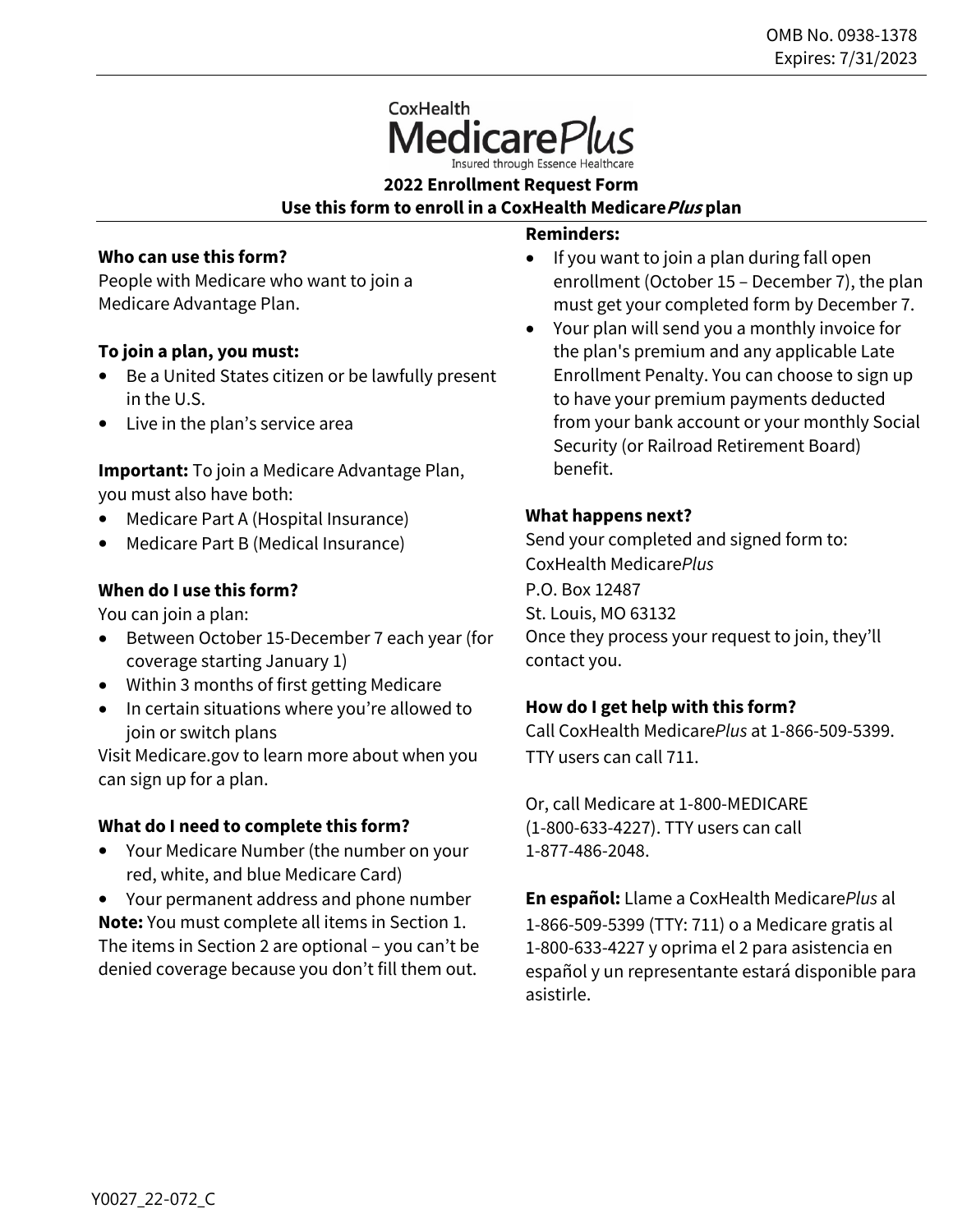CoxHealth MedicarePlus

Please contact CoxHealth Medicare*Plus* (HMO) Sales at 1-866-509-5399 if you need assistance completing this form. TTY users call the national relay service toll free at 711.

| Section 1 - All fields on this page are required (unless marked optional)                                                                       |                   |                  |                                             |                                 |  |
|-------------------------------------------------------------------------------------------------------------------------------------------------|-------------------|------------------|---------------------------------------------|---------------------------------|--|
| Select the plan you want to join:                                                                                                               |                   |                  |                                             |                                 |  |
| □ CoxHealth MedicarePlus (HMO) 015 - (Southwest Missouri) \$0 per month                                                                         |                   |                  |                                             |                                 |  |
| <b>FIRST Name:</b>                                                                                                                              | <b>LAST Name:</b> |                  | Middle Initial (Optional):                  |                                 |  |
|                                                                                                                                                 |                   |                  |                                             |                                 |  |
| <b>Birth Date:</b>                                                                                                                              | Sex:              |                  | Phone Number (select primary phone number): |                                 |  |
| $\frac{(-1)^{2} + (-1)^{2}}{2}$ (M M / D D / Y Y Y Y Y )                                                                                        | $\square$ Male    | $\Box$ Mobile: ( |                                             |                                 |  |
|                                                                                                                                                 | $\square$ Female  | □ Home:          |                                             |                                 |  |
| Permanent Residence street address (Don't enter a PO Box):<br>County (Optional):                                                                |                   |                  |                                             |                                 |  |
|                                                                                                                                                 |                   |                  |                                             |                                 |  |
| Zip Code:<br>City:<br>State:                                                                                                                    |                   |                  |                                             |                                 |  |
| Mailing Address, if different from your permanent address (PO Box allowed):                                                                     |                   |                  |                                             |                                 |  |
| <b>Street Address</b>                                                                                                                           |                   |                  |                                             |                                 |  |
| City:                                                                                                                                           |                   |                  | State:                                      | Zip Code:                       |  |
| E-mail address (Optional):                                                                                                                      |                   |                  |                                             |                                 |  |
|                                                                                                                                                 |                   |                  |                                             |                                 |  |
| <b>Your Medicare Information</b>                                                                                                                |                   |                  |                                             |                                 |  |
| <b>Medicare Number:</b>                                                                                                                         |                   |                  |                                             |                                 |  |
|                                                                                                                                                 |                   |                  | <b>Answer these important questions:</b>    |                                 |  |
| Will you have other prescription drug coverage (like VA, TRICARE) in addition to CoxHealth MedicarePlus?<br>D Yes <sub>D</sub> No               |                   |                  |                                             |                                 |  |
|                                                                                                                                                 |                   |                  |                                             |                                 |  |
| If "yes," please list your other coverage and your identification (ID) number(s) for this coverage.                                             |                   |                  |                                             |                                 |  |
| Member number for this coverage:                                                                                                                |                   |                  |                                             |                                 |  |
| Name of other coverage:                                                                                                                         |                   |                  |                                             | Group number for this coverage: |  |
|                                                                                                                                                 |                   |                  |                                             |                                 |  |
|                                                                                                                                                 |                   |                  |                                             |                                 |  |
| <b>IMPORTANT: Read and Sign Below:</b><br>I must keep both Hospital (Part A) and Medical (Part B) to stay in CoxHealth MedicarePlus.            |                   |                  |                                             |                                 |  |
| By joining this Medicare Advantage plan, I acknowledge that CoxHealth MedicarePlus will share my<br>$\bullet$                                   |                   |                  |                                             |                                 |  |
| information with Medicare, who may use it to track my enrollment, and with other plans to make                                                  |                   |                  |                                             |                                 |  |
| payments, and for other purposes allowed by Federal Law that authorize the collection of this<br>information (see Privacy Act Statement below). |                   |                  |                                             |                                 |  |
| Your response to this form is voluntary. However, failure to respond may affect enrollment in the plan.                                         |                   |                  |                                             |                                 |  |

Y0027\_22-072\_C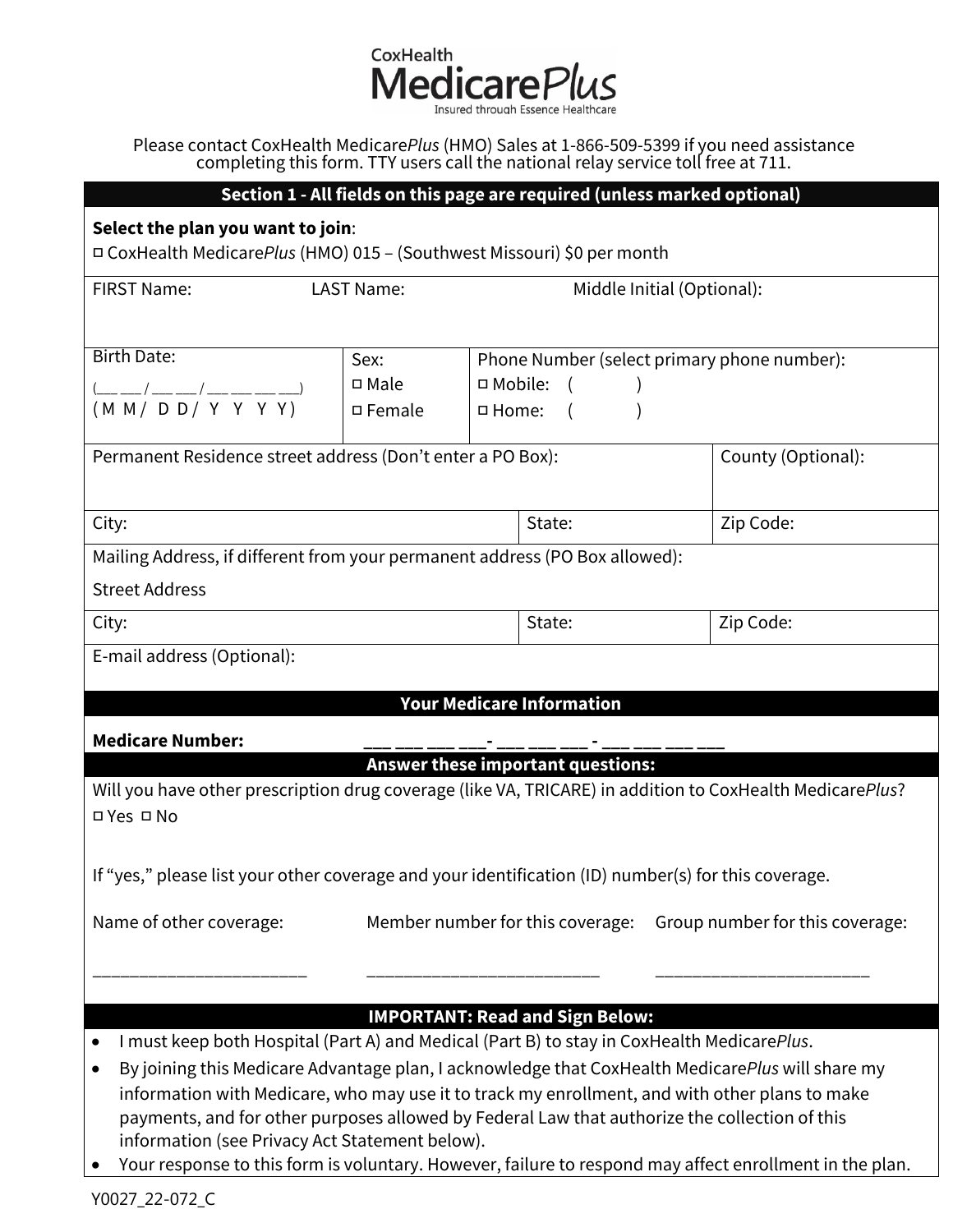- The information on this enrollment form is correct to the best of my knowledge. I understand that if I intentionally provide false information on this form, I will be disenrolled from the plan.
- I understand that people with Medicare are generally not covered under Medicare while out of the country, except for limited coverage near the U.S. border.
- I understand that when my CoxHealth Medicare*Plus* coverage begins, I must get all of my medical and prescription drug benefits from CoxHealth Medicare*Plus*. Benefits and services provided by CoxHealth Medicare*Plus* and contained in my CoxHealth Medicare*Plus* "Evidence of Coverage" document (also known as a member contract or subscriber agreement) will be covered. Neither Medicare nor CoxHealth Medicare*Plus* will pay for benefits or services that are not covered. I will read the Evidence of Coverage document from CoxHealth Medicare*Plus* when I get it to know which rules I must follow to get coverage with this Medicare Advantage plan.
- Once I am a member of CoxHealth Medicare*Plus*, I understand that I have the right to appeal plan decisions about payment or services if I disagree.
- I understand that enrollment in CoxHealth Medicare*Plus* will automatically disenroll me from any other Medicare health plan and/or prescription drug plan.
- I understand that my signature (or the signature of the person legally authorized to act on my behalf) on this application means that I have read and understand the contents of this application. If signed by an authorized representative (as described above), this signature certifies that:

1) This person is authorized under State law to complete this enrollment, and

2) Documentation of this authority is available upon request by Medicare.

|  | Signature: | Today's Date: |
|--|------------|---------------|
|--|------------|---------------|

| If you are the authorized representative, sign above and fill out these fields: |                           |                      |           |  |
|---------------------------------------------------------------------------------|---------------------------|----------------------|-----------|--|
| Name:                                                                           | Relationship to Enrollee: | <b>Phone Number:</b> |           |  |
| Address:                                                                        | City:                     | State:               | Zip Code: |  |

# **Section 2 - All fields on this section are optional**

**Answering these questions is your choice. You can't be denied coverage because you don't fill them out.**

**Select one if you want us to send you information in a language other than English.**

**□** Spanish **□** Polish **□** Chinese **□** Arabic **□** Vietnamese

# **Select one if you want us to send you information in an accessible format.**

**□** Braille **□** Large Print

Please contact CoxHealth Medicare*Plus* at 1-866-509-5399 if you need information in an accessible format or language other than what's listed above. Our office hours are 8:00 a.m. to 8:00 p.m., 7 days a week. You may receive a messaging service on weekends from April 1 through September 30 and holidays. TTY users can call 711.

| List your primary care physician (PCP), clinic or health center: |                                       |                      |
|------------------------------------------------------------------|---------------------------------------|----------------------|
| Primary Care Physician (PCP):                                    | <b>PCP</b> # from Provider Directory: | Is this your current |
|                                                                  |                                       | physician?           |
| (First Name)<br>(Last Name)                                      |                                       | □ Yes □ No           |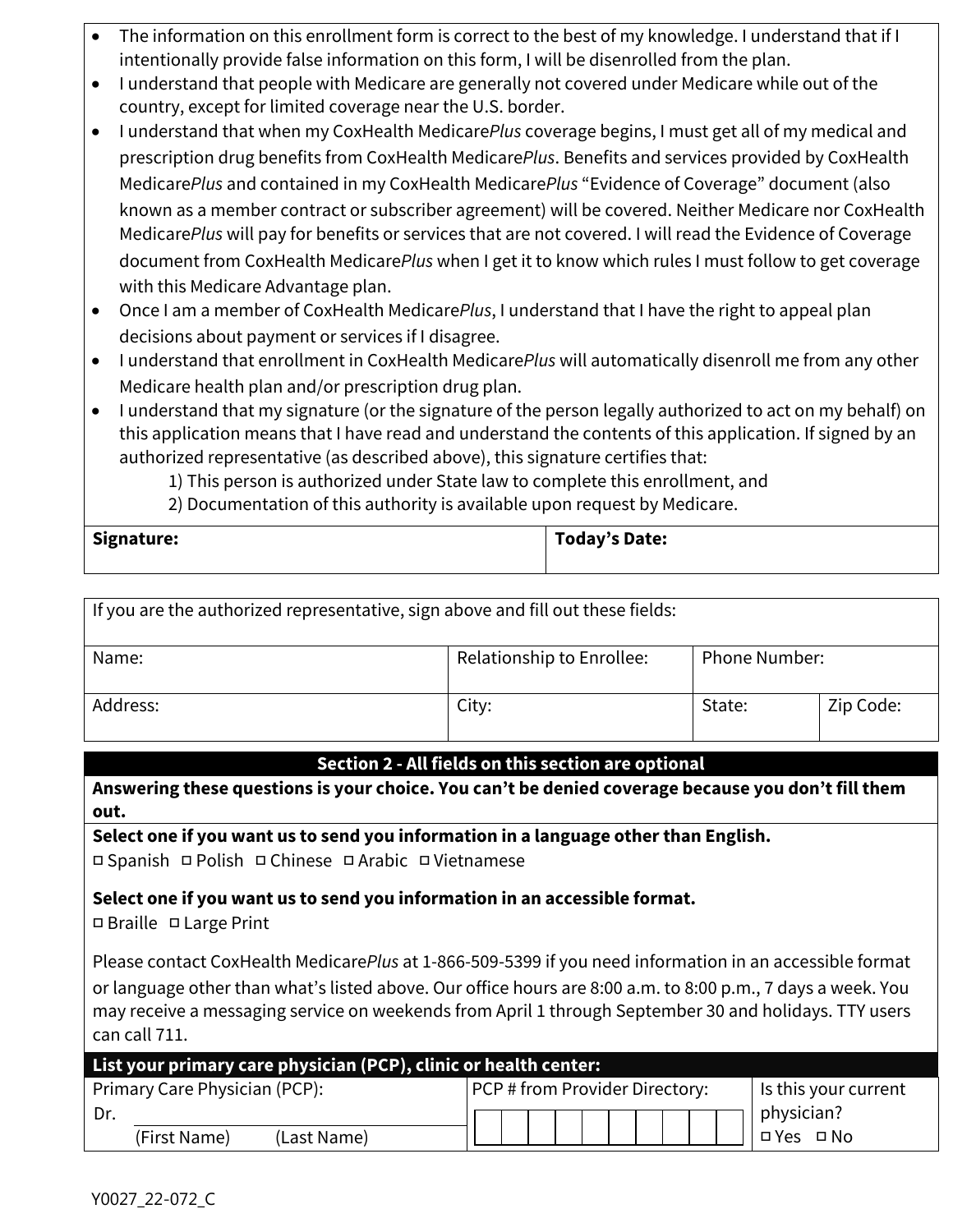$[STOP]$ 

**If you currently have health coverage from an employer or union, joining CoxHealth MedicarePlus could affect your employer or union health benefits. You could lose your employer or union health coverage if you join CoxHealth Medicare***Plus***.** Read the communications your employer or union sends<br>you. If you have questions, visit their website or contact the office listed in their communications. If there isn't any information on whom to contact, your benefits administrator or the office that answers questions about your coverage can help.

## **Paying your plan premiums**

Whether you are enrolled in a premium or non-premium plan, you may pay your plan premium and any<br>applicable Late Enrollment Penalty that you have or may owe **by automatic deduction from your Social** Security (SSA) or Railroad Retirement Board (RRB) benefit check. You may also choose to pay by<br>Electronic Funds Transfer (EFT) from your bank, Credit card, Debit card, or check via mail each month.

**If you have to pay a Part-D Income Related Monthly Adjustment Amount (Part D-IRMAA), you must pay this extra amount in addition to your plan premium.** The amount is usually taken out of your Social Security Benefit, or you may get a bill from Medicare (or the RRB). DON'T pay CoxHealth Medicare*Plus* the Part D-IRMAA.

People with limited incomes may qualify for Extra Help to pay for their prescription drug costs. If eligible,<br>Medicare could pay for 75% or more of your drug costs, including monthly prescription drug premiums,<br>annual dedu more information about this Extra Help, contact your local Social Security office, or call Social Security at 1-800-772-1213. TTY users should call 1-800-325-0778. You can also apply for Extra Help online at www.socialsecurity.gov/prescriptionhelp.

If you qualify for Extra Help with your Medicare prescription drug coverage costs, Medicare will pay all or<br>part of your plan premium. If Medicare pays only a portion of this premium, we will bill you for the amount that Medicare doesn't cover.

## **If you do not select one of the payment options below, you will receive a monthly invoice.**

## **Please select a premium payment option:**

Automatic deduction from your monthly Social Security or Railroad Retirement Board (RRB) benefit **□** check.

I get monthly benefits from: \_\_\_\_ Social Security \_\_\_\_ RRB

It can take up to 90 days to receive SSA/RRB withhold acceptance. SSA/RRB will begin deducting on the date of acceptance. Members will receive an invoice for any months prior to the withhold acceptance date by SSA/RRB, which will be their responsibility to pay. In limited circumstances,<br>Medicare may not allow for the SSA/RRB deduction option and may instruct the plan to directly bill the member. If this occurs, you will be notified in writing.

Electronic Funds Transfer (EFT) from your bank account each month. **□**

If you choose to have the funds taken directly out of your checking account, this is referred to as Electronic Funds Transfer (EFT). If you elect this method of payment, you will receive a letter from the plan requesting a Voided Check be returned with the letter for account setup. Do not submit a voided check at time of enrollment. Your request will be processed within 60 business days of receipt of<br>returned voided check and letter. Premiums are deducted from your bank account on the 2<sup>nd</sup> day of<br>the month for the current

Direct Pay **□**

You will receive a monthly invoice containing payment instructions.

# **PRIVACY ACT STATEMENT**

The Centers for Medicare & Medicaid Services (CMS) collects information from Medicare plans to track beneficiary enrollment in Medicare Advantage (MA) Plans, improve care, and for the payment of Medicare benefits. Sections 1851 and 1860D-1 of the Social Security Act and 42 CFR §§ 422.50 and 422.60 authorize the collection of this information. CMS may use, disclose and exchange enrollment data from Medicare beneficiaries as specified in the System of Records Notice (SORN) "Medicare Advantage Prescription Drug (MARx)", System No. 09-70-0588. Your response to this form is voluntary. However, failure to respond may affect enrollment in the plan.